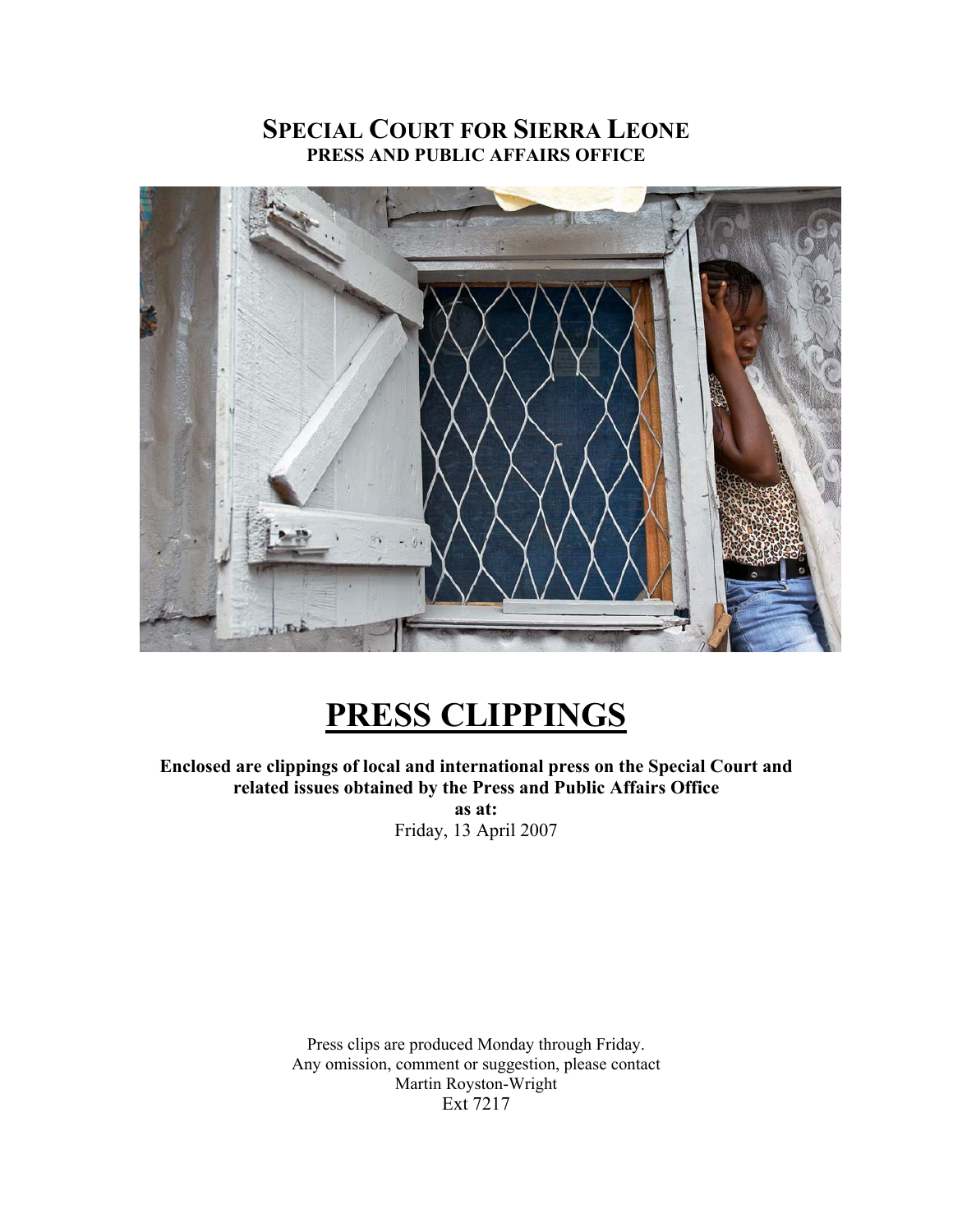| <b>Local News</b>                                     |           |
|-------------------------------------------------------|-----------|
| 150 National Awards for Independence Day! / Peep!     | Page 3    |
| <b>International News</b>                             |           |
| UNMIL Public Information Office Media Summary / UNMIL | Pages 4-6 |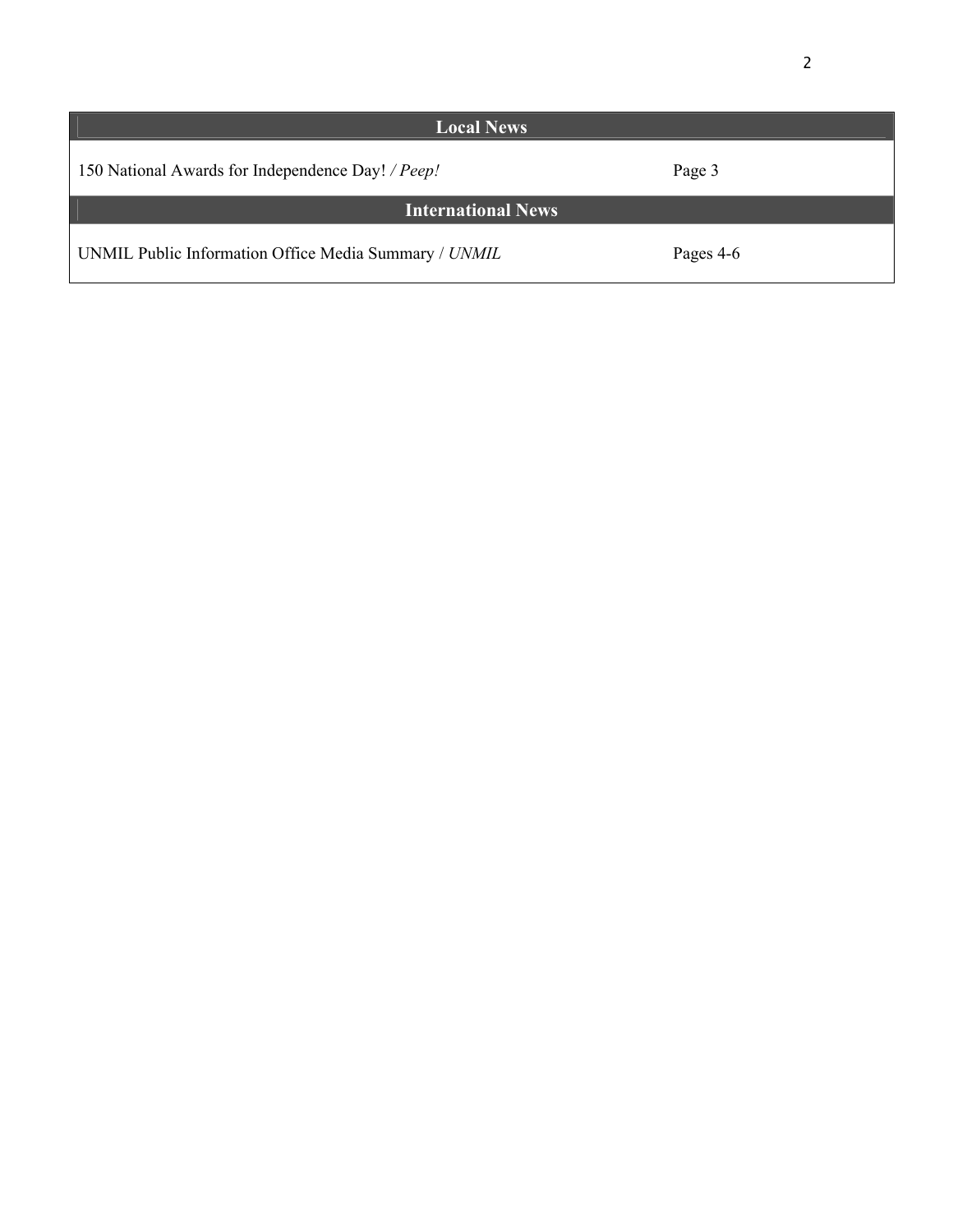### The Peep! Friday, 13 April 2007

### **150 NATIONAL AWARDS FOR INDEPENDENCE DAY!** Kabbah picks all-inclusive list

150 people, including politicians, judges, journalists and the president of the Lebanese Community are to receive national awards according to a release issued by the office of the President.

#### details not released yet

Although no precise details as to the actual nature of the awards were made, critics called the list 'allinclusive'.

"In his farewell year, President Kabbah has put partisan considerations aside and given awards on basis of service to the nation" one observer commented. Another said however that election considerations may have also influenced selection. (short guide below)

#### **JUDGES**

Hon Justice George Gelaga-King (Special Court) Hon Justice S.A Ademusu Hon Justice Umu Hawa Tejan-Jalloh Hon Justice Salamatu Koroma Hon Justice Tholla Thompson Hon Justice A.B Rashd (post-humous) **PARAMOUNT CHIEFS** Paramount Chief Yembeh Mansaray, P.C Madam Mamei Gamanga P.C Bai Farma Tass Bubu Ngbak **RELIGIOUS FIGURES** 

Haja Alari Cole Rev Dixon Modupeh Speck Rev Camon Modupeh Taylor-Pearce **Bishop George Bigguzi** Sheiki Abu Bakar Kamara MINISTERS AND GOVERNMENT OFFICIALS Hon Joe C. Blell (Defence) Hon Madam Shirley Gbujama (Social/Welfare/Gender Affairs) Hon Dr Alpha Wurie (Eudcation) Hon Sahr Fille-Faboe (Resident minister, East) Dr Mohamed Samura (Amb to Libya) Hon Alie Bangura (Amb to Ghana) **ACADEMICS** Professor A. Yekini Algali (Njala V.C) Professor Aiah Gbakima (U.S.L V.C) Professor John Kamara **PARASTATALS** Mr Donald Bull (SLAA) Dr Momodu Yilla **MEDIA** Alhaji I.B Kargbo-Mrs Bernadette Cole Mr Pios Foray Mr Frank Kposowa **BUSINESS** Mr Vincent Kanu Alhaji Dr Abdulahi Kakay Mrs Joy Samake **POLICE** Mr Francis Munu Mrs Kadie Fakondoh Mr Christopher John **ARMY** Ltd Commander M.F Mansaray RSLAF 1861386 S/Stgt Kpanga (the full list will be published in our next edition)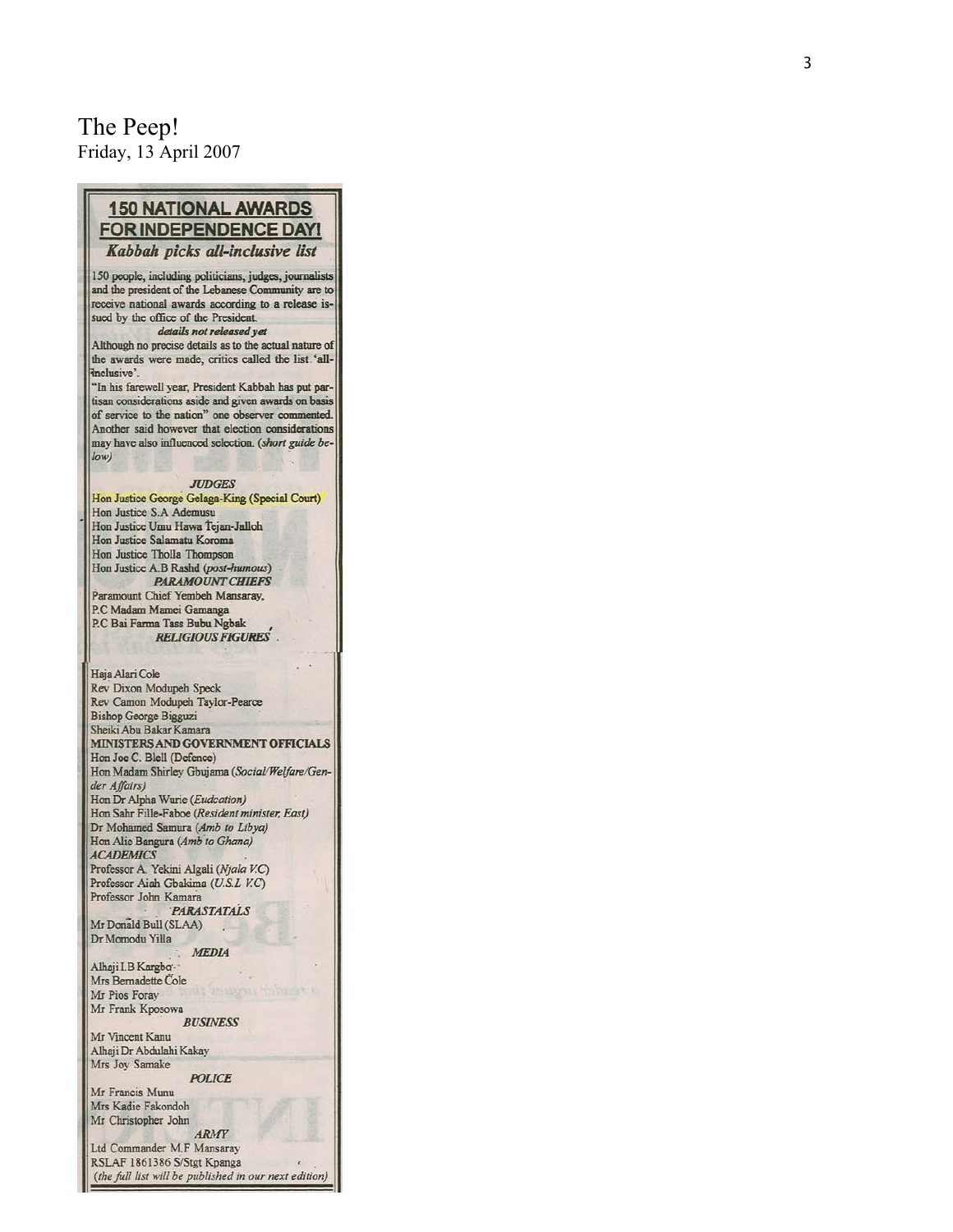

United Nations Mission in Liberia (UNMIL)

### **UNMIL Public Information Office Media Summary 12 March 2007**

*[The media summaries and press clips do not necessarily represent the views of UNMIL.]*

### **International Clips on Liberia**

## **Liberian President shuts cemetery to curb crime**

MONROVIA, April 11, 2007 (AFP) - Liberia's President Ellen Johnson Sirleaf on Wednesday shut down a city centre cemetery that had become a refuge for criminals, in a bid to curb a rising crime wave. "As of today the Palm Grove cemetery is closed," said Sirleaf to applause from scores of curious residents. Flanked by the Minister of Public Works, Losseni Donso, Sirleaf laid a brick on the ground to symbolise the fencing off of the cemetery. "As soon as they put the wall up, this graveyard is closed," she said, adding that even burials had been forbidden. Relatives wishing to perform rituals will have to seek clearance from authorities to visit the site.

### **International Clips on West Africa Ivory Coast to abolish buffer zone following peace deal**

Source: Dpa English Date: April 12, 2007

Abidjan/Nairobi\_(dpa) \_ Ivorian military rivals signed an agreement that would see the eradication of a 20-kilometre-wide buffer zone that has divided the West African country for four years, the UN said Thursday. According to a peace deal signed last month, the area known as the Zone of Confidence which runs along the breadth of the Ivory Coast would be removed and part of the 10,000 UN and UN-mandated French troops patrolling the area are to be scaled-down. The agreement, signed on Wednesday by military officials from the country's divided north and south as well as the UN and the French mission, would come into affect April 16, the UN said.

### **Guinea to overhaul all mining contracts**

CONAKRY, April 12, 2007 (AFP) - Guinea, the world's top bauxite exporter, is set to review all contracts signed with foreign firms operating in the west African country, government has said. Spokesman of the two-week old government, Information Minister Justin Morel Junior said authorities would "review all mining agreements, if need be amicably, but if not, we will hire legal firms to defend the interests of the country". Junior made the announcement Wednesday night on state television after the first cabinet meeting of the new Guinean government led by a consensus Prime Minister Lansana Kouyate, appointed late February to end weeks of a bloody general strike.

### **Local Media – Newspaper**

**IMF Delegation Applauds Government's Fiscal Performance**  *(New Democrat, The Informer, The Analyst, Heritage and The News,)*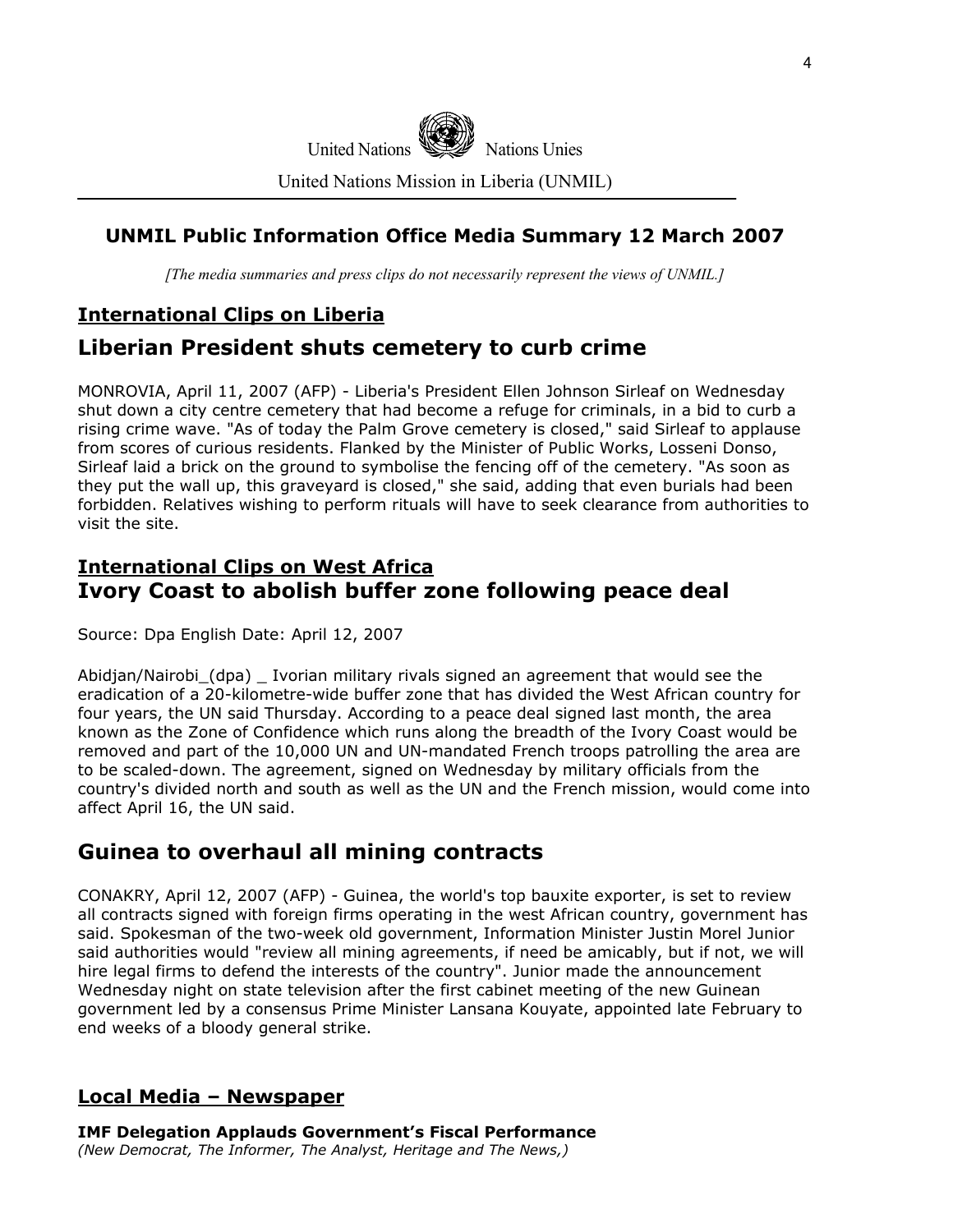- Following an assessment of key financial sectors in Liberia, a delegation of the International Monetary Fund (IMF) said the Liberian Government has made significant gains in several areas, including economic recovery and medium term prospects.
- The IMF Mission Chief to Liberia, Robert Powell said the government achieved most of the quantitative and structural benchmarks under the Staff Monitoring Programme by the end of last year.
- Mr. Powell said revenues continue to exceed the programme targets by a significant margin, adding that the progress reflects the Government's continued efforts, with support from the international community, to strengthen the tax system, including improvements in revenue administration and enforcement.

### **Police Quell Student Riot at African Methodist Episcopal University**

*(The Analyst, Heritage, The Inquirer, The Liberian Diaspora and Daily)* 

United Nations Police and their Liberia National Police counterparts yesterday prevented a student demonstration at the African Methodist Episcopal University in Monrovia. The students went amok to resist new restrictions announced by the administration.

#### **UNMIL, Government and Partners Launch Walk Against Hunger**

*(The Analyst, The Informer and The Liberian Diaspora)* 

- The United Nations Mission in Liberia (UNMIL) in collaboration with the Liberian Government and other partners on Wednesday officially launched the 2007 "Fight Hunger: Walk the World Against Child Hunger".
- Speaking at the launch in Monrovia, the head of the World Food Programme in Liberia, Mr. Louis Imbleau, said the walk is about creating a movement to end child hunger.

#### **UNMIL, UNDP Sponsor Workshop to deal with Unexploded Ordnances**

*(The News)* 

[sic:] The continuous discovery of unexploded bombs left behind by fighting forces in Lofa County has claimed the attention of the United Nations Mission in Liberia (UNMIL) and the United Nations Development Programme (UNDP). This has prompted the two groups to co-sponsor a one-day workshop aimed at educating road maintenance crew and citizens on how to deal with unexploded ordnances (UXOs).

**Local Media – Radio Veritas** *(News monitored yesterday at 6:45 pm)* 

#### **Catholic Justice and Peace Commission Criticizes Criminal Justice System**

- The Catholic Justice and Peace Commission(JPC) has criticized how the country's criminal justice system is being conducted and said it will help to create more criminals and chaos in the country.
- Speaking to journalists in Monrovia yesterday, the Director of the JPC, Augustine Toe describe the clearing of criminals from the Palm Grove Cemetery as "cosmetic" because the government failed to put in place corrective measures to rehabilitate offenders.
- Mr. Toe said there was a need to revamp the system to make it more responsive to the needs of those who commit crimes.

*(Also reported on ELBS and Star Radio)*

#### **Visiting IMF Team Hails Government's Fiscal Performance**

 *(Also reported on ELBS and Star Radio)*

#### **Police Averts Riot at African Methodist Episcopal University**

 *(Also reported on ELBS and Star Radio)*